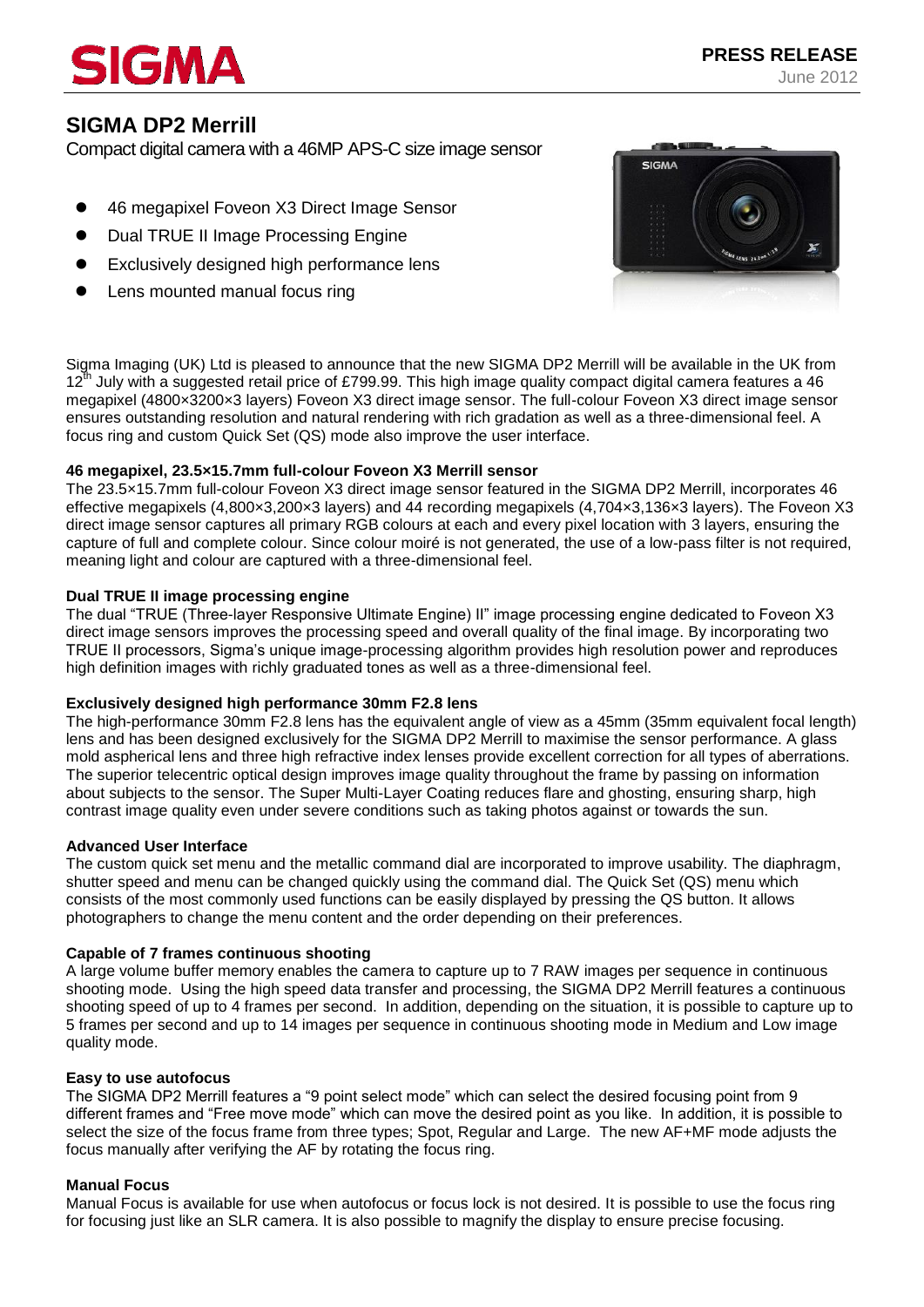# **RAW+JPEG format recording**

The SIGMA DP2 Merrill features a RAW data recording mode for retaining full image capture detail of the utmost quality captured through the direct image sensor, plus a JPEG recording format for convenience. The RAW data format provides pure data for high-resolution images, and uses lossless compression for more compact, yet uncompromised, data files. The RAW data format of the camera keeps brightness and colour data in a 1:1 ratio without relying on interpolation. When the image is processed in SIGMA Photo Pro, it will preserve the balance of the natural data for the best photos with the best image quality. It is also possible to record RAW data and JPEG data simultaneously to provide more convenience.

# **SIGMA Photo Pro (supplied)**

The supplied image processing software, "SIGMA Photo Pro", converts RAW data quickly and easily. It renders the full, 46 megapixel data. While looking at the captured images, it is possible to achieve the desired photographic expression by moving the sliders. It incorporates functions such as a loupe, exposure picker, print, JPEG conversion, and batch white balance settings, highlight correction, noise reduction and aberration correction mode.

# **Portable compact and lightweight body**

The SIGMA DP2 Merrill has compact dimensions of 121.5mm (W)  $\times$  66.7mm (H)  $\times$  59.2mm (D), and weighs just 330g. The supplied neck strap provides perfect mobility for candid photography.

# **SD card**

The SIGMA DP2 Merrill adopts the SD Card (SDXC compatible) which is compact and easy to carry.

# **Large, highly visible 3.0" TFT colour LCD Monitor**

The SIGMA DP2 Merrill features a 3.0 inch TFT colour monitor which ensures great visibility even outside in the daytime. This approximately 920,000 pixel resolution LCD monitor benefits from a wide viewing angle, making it easy to capture detail and to check focusing and composition.

# **Hot Shoe**

The SIGMA DP2 Merrill is equipped with a hot shoe, allowing use of the dedicated external flashgun EF-140 DG (optional) as well as SIGMA electronic flashguns for SD series such as EF-610 DG Super (optional) and EF-610 DG ST (optional).

# **Dedicated lens hood**

The dedicated bayonet lens hood (LH2-01) can be attached to block out extraneous light. Attaching the optional Close-up Lens AML-2 and dedicated Sigma's DG filters to the camera body extend the shooting range. \* Lens hood, Close-up and DG filters are sold separately

# **Movie Mode**

Movies can be recorded with VGA (640×480) size. The number of shooting frames per second is 30 frames.

[Accessories]

# **LH2-01 Lens Hood**

The dedicated bayonet lens hood (LH2-01) can be attached to block out extraneous light.

# **VF-21 Viewfinder**

This precision-made optical viewfinder mounts on the camera's hot shoe. It allows framing of the image without using the LCD monitor.

# **EF-140 DG Electronic Flash**

A compact flashgun designed exclusively for the DP series cameras and featuring a Guide Number of 14. This flashgun extends the camera's photographic possibilities with such features as fill-in flash and full-flash for night photography.

# **AML-2 Close-up Lens**

When this close-up lens is attached to the camera, it enables close-up photography. The exclusive design ensures superior image quality.

# **SAC-5 AC Adapter**

when using your camera for an extended period of time or connecting the camera to a computer. AC Adapter SAC-5 is used together with DC connector DC-11. DC connector DC-11 is supplied with AC Adapter SAC-5.